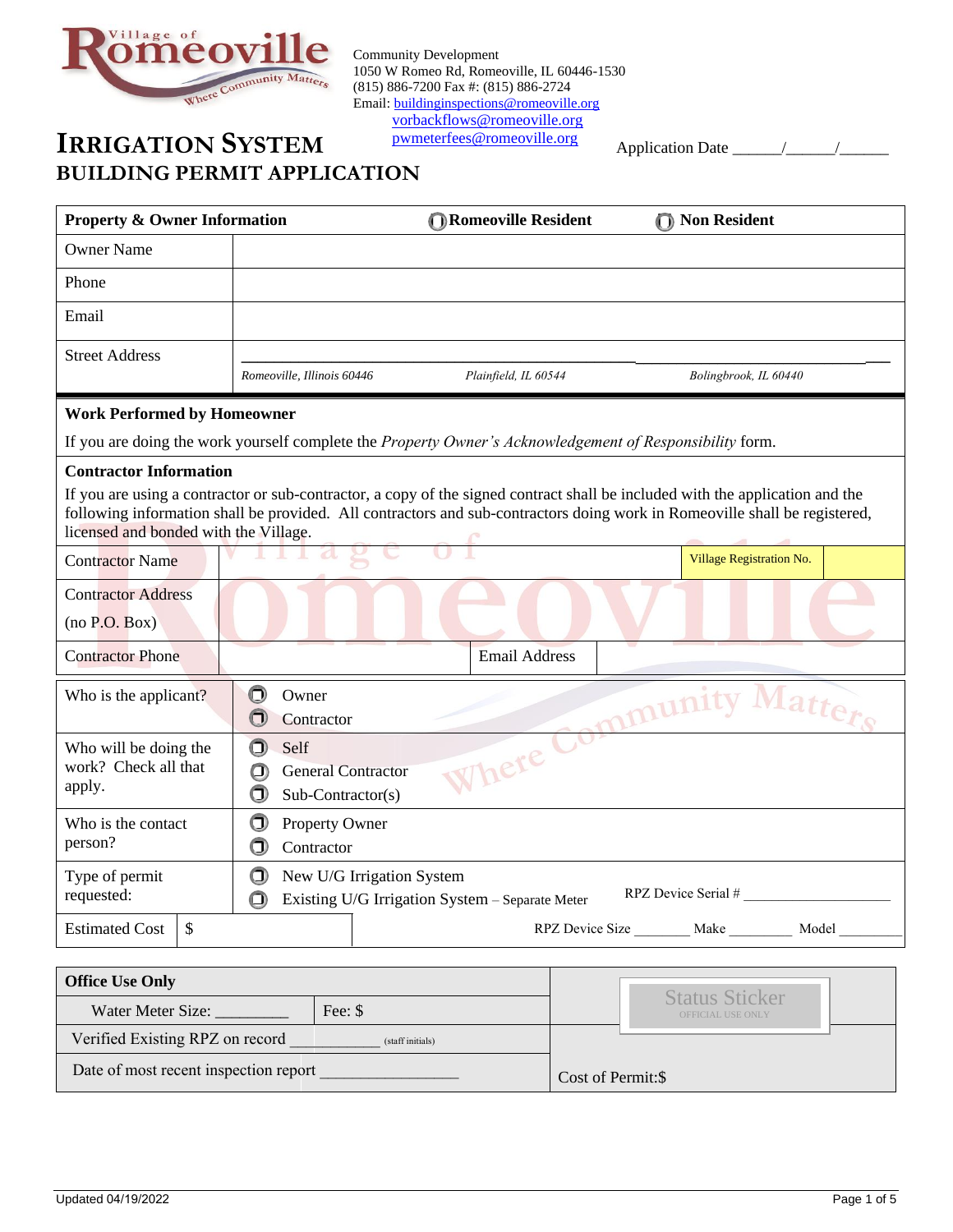## **Description of project**

| List all materials being used in the project |  |
|----------------------------------------------|--|
|                                              |  |
|                                              |  |
|                                              |  |
|                                              |  |

| <b>Permit &amp; Inspection Requirements</b>                                                                                                                                                                                     | <b>Office</b> |
|---------------------------------------------------------------------------------------------------------------------------------------------------------------------------------------------------------------------------------|---------------|
| Please read the requirements and place $a \checkmark$ in the box to the left to confirm that you understand.                                                                                                                    | <b>Use</b>    |
| The Building Permit shall be posted in the building's window where it can be seen from the street.                                                                                                                              |               |
| All plumbing work shall comply with the 2014 State of Illinois Plumbing Code, the Village of<br>Romeoville code of ordinances and all amendments.                                                                               |               |
| Each phase of construction shall be inspected and approved by the Village of Romeoville prior to proceeding<br>to the next stage of construction.                                                                               |               |
| • All inspections shall be scheduled in advance by calling (815)886-7200 or by emailing<br>buildinginspections@romeoville.org. No same day inspections. Your permit number shall be provided<br>when inspections are scheduled. |               |
| • A FINAL INSPECTION IS REQUIRED BY THE PLUMBING INSPECTOR. Once the inspection<br>passes, a Certificate of Completion will be issued.                                                                                          |               |
| • Failure to call for required inspections may result in a "STOP WORK ORDER".                                                                                                                                                   |               |
| • Should you fail an inspection, a re-inspection fee shall be paid before continuing work and before<br>scheduling another inspection. <b>INVOICED AFTER 5 DAYS.</b>                                                            |               |
| The project shall start within ninety (90) days from the date the permit is issued and completed within one<br>hundred and eighty (180) days.                                                                                   |               |
|                                                                                                                                                                                                                                 |               |

I hereby declare that I have read and understood this application. The above information and any attachments are correct. I agree, that in consideration of and upon issuance of a building or use permit, that I am allowed to do such work as herewith applied for, and that such premises shall be used only for such purposes as set forth above.

I hereby certify that I am the owner of record of the named property, or that the proposed work is authorized by the owner of record and that I have been authorized by the owner to make this application as his authorized agent and I agree to conform to all applicable laws of this jurisdiction. In addition, if a permit for work described in this application is issued, I certify that the code official or the code official's authorized representative shall have the authority to enter areas covered by such permit at any reasonable hour to enforce the provisions of the code(s) applicable to such permit.

Signature of Applicant: \_\_\_\_\_\_\_\_\_\_\_\_\_\_\_\_\_\_\_\_\_\_\_\_\_\_\_\_\_\_\_\_\_\_\_\_\_\_\_\_\_\_ Date: \_\_\_\_\_\_\_\_\_\_\_\_\_\_\_\_\_\_\_\_\_\_

| This Section for Office Use Only - Approval & Review Status |                                |  |              |                                |  |  |
|-------------------------------------------------------------|--------------------------------|--|--------------|--------------------------------|--|--|
|                                                             | PLUMBING   Date Plans Approved |  |              | PLANNING   Date Plans Approved |  |  |
|                                                             | Plans Approved By              |  | <b>DEPT</b>  | Plans Approved By              |  |  |
| <b>PUBLIC</b>                                               | Date Permit Reviewed           |  | <b>NOTES</b> |                                |  |  |
| <b>WORKS</b>                                                | Permit Reviewed By             |  |              |                                |  |  |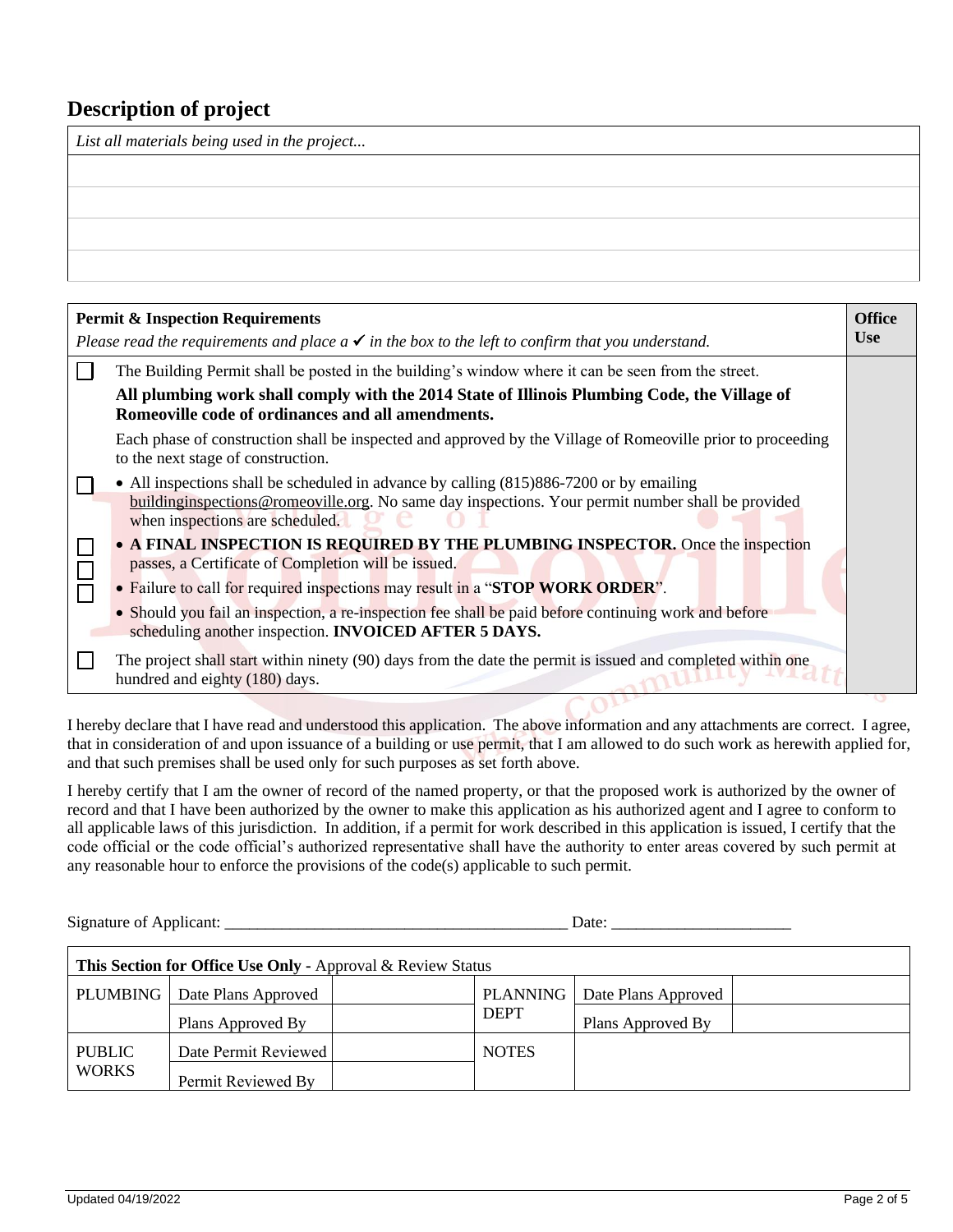

Community Development 1050 W Romeo Rd, Romeoville, IL 60446-1530 (815) 886-7200 Fax #: (815) 886-2724 Email: buildinginspections@romeoville.org vorbackflows@romeoville.org pwmeterfees@romeoville.org

## **METER EQUIPMENT REQUEST**

| <b>Property &amp; Owner Information</b>              | <b>PROJECT ADDRESS:</b>                   |  |  |  |
|------------------------------------------------------|-------------------------------------------|--|--|--|
| O<br>Who is the<br>Owner<br>applicant?<br>Contractor |                                           |  |  |  |
| UTILITY ACCOUNT INFORMATION                          | <b>BUSINESS PARK/LOCATION</b>             |  |  |  |
| <b>OWNER</b>                                         | <b>BUSINESS/OCCUPANT</b>                  |  |  |  |
| <b>OWNER PHONE</b>                                   | <b>OCCUPANT PHONE</b>                     |  |  |  |
| <b>OWNER ADDRESS</b>                                 | <b>OCCUPANT ADDRESS</b>                   |  |  |  |
| CITY, STATE, ZIP                                     | CITY, STATE, ZIP                          |  |  |  |
| <b>BILL TO:</b><br>Meter to be used for:             | <b>AMOUNT DUE:</b>                        |  |  |  |
| Owner<br><b>COMMERCIAL</b><br>Occupant               | <b>RESIDENTIAL</b><br><b>IRRIGATION</b> O |  |  |  |

| Fee Description                  | <b>QTY</b> | <b>Charge Amount</b> |                         |
|----------------------------------|------------|----------------------|-------------------------|
| Water Meter Fee $\frac{3}{4}$ "  |            | \$300.00             | Reason for Replacement: |
| Water Meter Fee 1"               |            | \$325.00             |                         |
| Water Meter Fee $1\frac{1}{2}$ " |            | \$575.00             |                         |
| Water Meter Fee 2"               |            | \$675.00             | $IV$ at                 |
| Water Meter Fee 3"               |            | \$1,775.00           | punity                  |
| Water Meter Fee 4"               |            | \$2,775.00           |                         |

The RPZ/Backflow Device is to be provided by the plumber. In accordance with Village ordinance, it must be of one of the following manufacturers: Watts; Febco; Wilkins. The model, size and actual serial number of the device that will be installed in conjunction with this permit at the work site must be noted below at the time of the permit application, prior to approval.

| For Commercial Domestic: RP Device Make/Model:   |                       | Size: | Serial #:    |
|--------------------------------------------------|-----------------------|-------|--------------|
| For Commercial Irrigation: RP Device Make/Model: |                       | Size: | Serial #:    |
| For Residential Irrigation:                      | RP Device Make/Model: | Size: | Serial $#$ : |

I hereby declare that I have read and understood this application. The above information and any attachments are correct. I agree, that in consideration of and upon issuance of a building or use permit, that I am allowed to do such work as herewith applied for, and that such premises shall be used only for such purposes as set forth above.

I hereby certify that I am the owner of record of the named property, or that the proposed work is authorized by the owner of record and that I have been authorized by the owner to make this application as his authorized agent and I agree to conform to all applicable laws of this jurisdiction. In addition, if a permit for work described in this application is issued, I certify that the code official or the code official's authorized representative shall have the authority to enter areas covered by such permit at any reasonable hour to enforce the provisions of the code(s) applicable to such permit.

Signature of Applicant: \_\_\_\_\_\_\_\_\_\_\_\_\_\_\_\_\_\_\_\_\_\_\_\_\_\_\_\_\_\_\_\_\_\_\_\_\_\_\_\_\_\_\_\_\_\_\_\_\_\_\_\_ Date: \_\_\_\_\_\_\_\_\_\_\_\_\_\_\_\_\_\_\_\_\_\_\_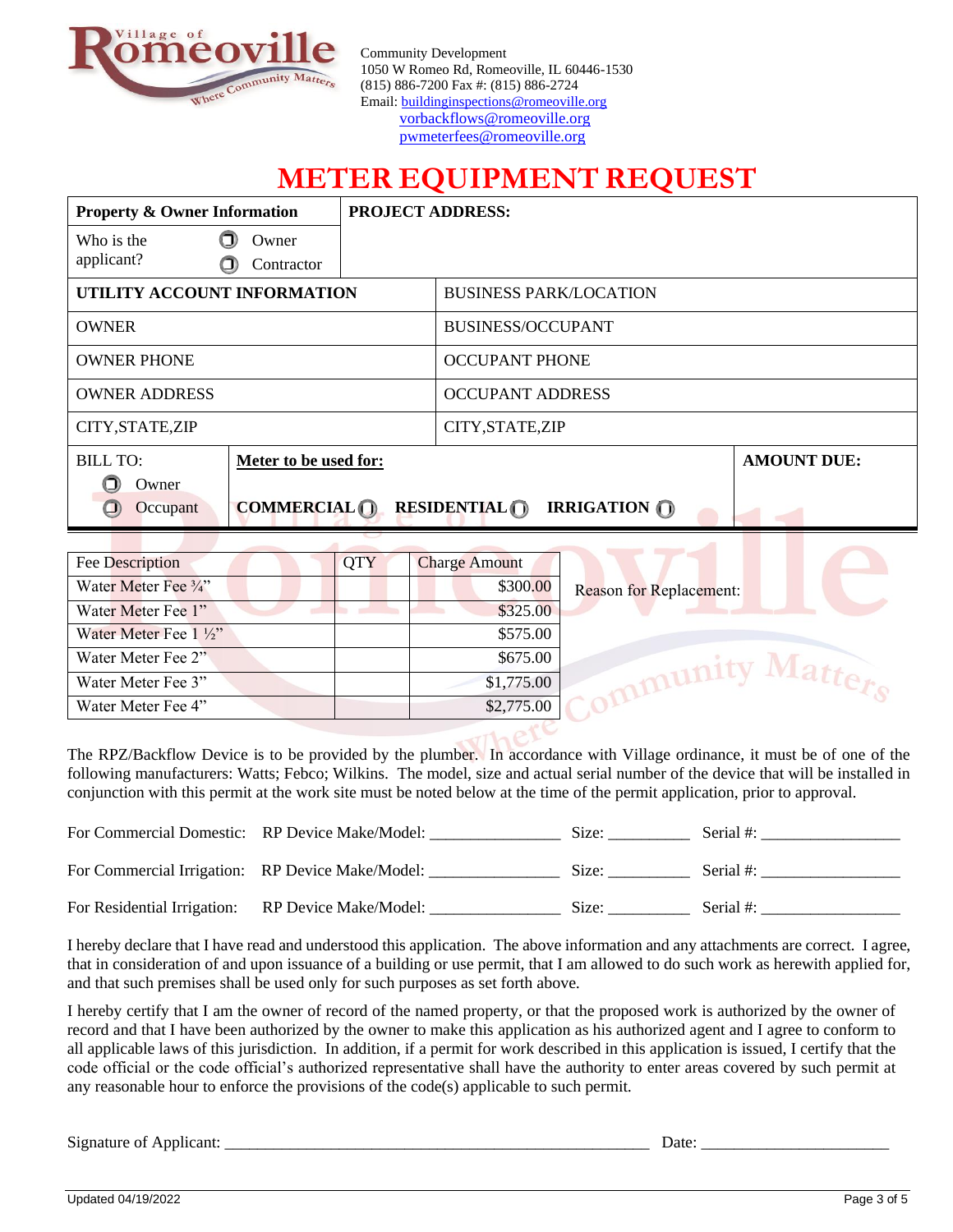## **IRRIGATION SYSTEM AGREEMENT Please Print**

|            | Homewner(s)                                                                                                                                                                                                                                                                                                                                |                                                                                                                                                                                                                                                                                                                                                                                                            |
|------------|--------------------------------------------------------------------------------------------------------------------------------------------------------------------------------------------------------------------------------------------------------------------------------------------------------------------------------------------|------------------------------------------------------------------------------------------------------------------------------------------------------------------------------------------------------------------------------------------------------------------------------------------------------------------------------------------------------------------------------------------------------------|
|            | <b>Address of Applicant</b>                                                                                                                                                                                                                                                                                                                | ___ must comply with the following:                                                                                                                                                                                                                                                                                                                                                                        |
|            |                                                                                                                                                                                                                                                                                                                                            |                                                                                                                                                                                                                                                                                                                                                                                                            |
| 1.         |                                                                                                                                                                                                                                                                                                                                            | <b>Systems Located in Village Easement</b><br>Construction of any improvement, including Irrigation Systems, on a utility or drainage easement is a privilege,<br>not a right, and that the sprinklers are placed on the easement at the Homeowner's risk.                                                                                                                                                 |
|            |                                                                                                                                                                                                                                                                                                                                            |                                                                                                                                                                                                                                                                                                                                                                                                            |
|            | Homewner(s)                                                                                                                                                                                                                                                                                                                                |                                                                                                                                                                                                                                                                                                                                                                                                            |
| agent(s)   | to remove, relocate, or alter                                                                                                                                                                                                                                                                                                              | any sprinklers that I/we install in the<br>easement<br>at<br>in the event that such sprinklers are determined to impede or alter access                                                                                                                                                                                                                                                                    |
|            | <b>Address of Applicant</b>                                                                                                                                                                                                                                                                                                                |                                                                                                                                                                                                                                                                                                                                                                                                            |
|            |                                                                                                                                                                                                                                                                                                                                            | to the utilities or the surface water drainage of the property. If the irrigation system is damaged, or needs to be removed<br>to obtain access to the utilities or for the maintenance of drainage for any reason, the Village of Romeoville is not<br>responsible for the replacement or repair of the sprinklers or any other homeowner improvements located within the                                 |
| easements. |                                                                                                                                                                                                                                                                                                                                            | Village of                                                                                                                                                                                                                                                                                                                                                                                                 |
|            | Signature of Homeowner(s)                                                                                                                                                                                                                                                                                                                  | Date<br><b>RPZ (Reduced Pressure Zone) Device</b>                                                                                                                                                                                                                                                                                                                                                          |
|            |                                                                                                                                                                                                                                                                                                                                            |                                                                                                                                                                                                                                                                                                                                                                                                            |
|            |                                                                                                                                                                                                                                                                                                                                            | from one of the following manufacturers: Watts; Febco or Wilkins and is installed at the time the irrigation<br>system is installed. This RPZ device must be installed by a licensed plumber and tested by a certified inspector<br>annually, in accordance with Illinois State Plumbing Code Section 892.50, at the cost of the homeowner.<br>$\Box$ , understand that it is my/our responsibility as the |
|            | $1/We$ , $\qquad \qquad$ $\qquad$ $\qquad$ $\qquad$ $\qquad$ $\qquad$ $\qquad$ $\qquad$ $\qquad$ $\qquad$ $\qquad$ $\qquad$ $\qquad$ $\qquad$ $\qquad$ $\qquad$ $\qquad$ $\qquad$ $\qquad$ $\qquad$ $\qquad$ $\qquad$ $\qquad$ $\qquad$ $\qquad$ $\qquad$ $\qquad$ $\qquad$ $\qquad$ $\qquad$ $\qquad$ $\qquad$ $\qquad$ $\qquad$ $\qquad$ |                                                                                                                                                                                                                                                                                                                                                                                                            |
|            |                                                                                                                                                                                                                                                                                                                                            |                                                                                                                                                                                                                                                                                                                                                                                                            |
|            | <b>Address of Applicant</b>                                                                                                                                                                                                                                                                                                                | accordance with the above stated plumbing code and the Romeoville Public Works Department receives a copy of the<br>inspection report within 30 days of the inspection to avoid any penalties. As the homeowner, I/we are responsible for<br>any cost associated with the repair or replacement of the RPZ Device along with the annual inspection costs.                                                  |
|            | Signature of Homeowner(s)                                                                                                                                                                                                                                                                                                                  | Date                                                                                                                                                                                                                                                                                                                                                                                                       |
|            |                                                                                                                                                                                                                                                                                                                                            | <b>Water Meter</b>                                                                                                                                                                                                                                                                                                                                                                                         |
| 3.         |                                                                                                                                                                                                                                                                                                                                            | It is not required by the Village of Romeoville to purchase a separate meter for the irrigation system; however,                                                                                                                                                                                                                                                                                           |
|            |                                                                                                                                                                                                                                                                                                                                            |                                                                                                                                                                                                                                                                                                                                                                                                            |
|            |                                                                                                                                                                                                                                                                                                                                            | meter for the irrigation system at<br>Address of Applicant  this meter must be purchased from<br>Address of Applicant                                                                                                                                                                                                                                                                                      |
|            |                                                                                                                                                                                                                                                                                                                                            | the Village and installed by a licensed plumber at the cost of the homeowner.                                                                                                                                                                                                                                                                                                                              |
|            | Signature of Homeowner(s)                                                                                                                                                                                                                                                                                                                  | Date                                                                                                                                                                                                                                                                                                                                                                                                       |
|            |                                                                                                                                                                                                                                                                                                                                            |                                                                                                                                                                                                                                                                                                                                                                                                            |